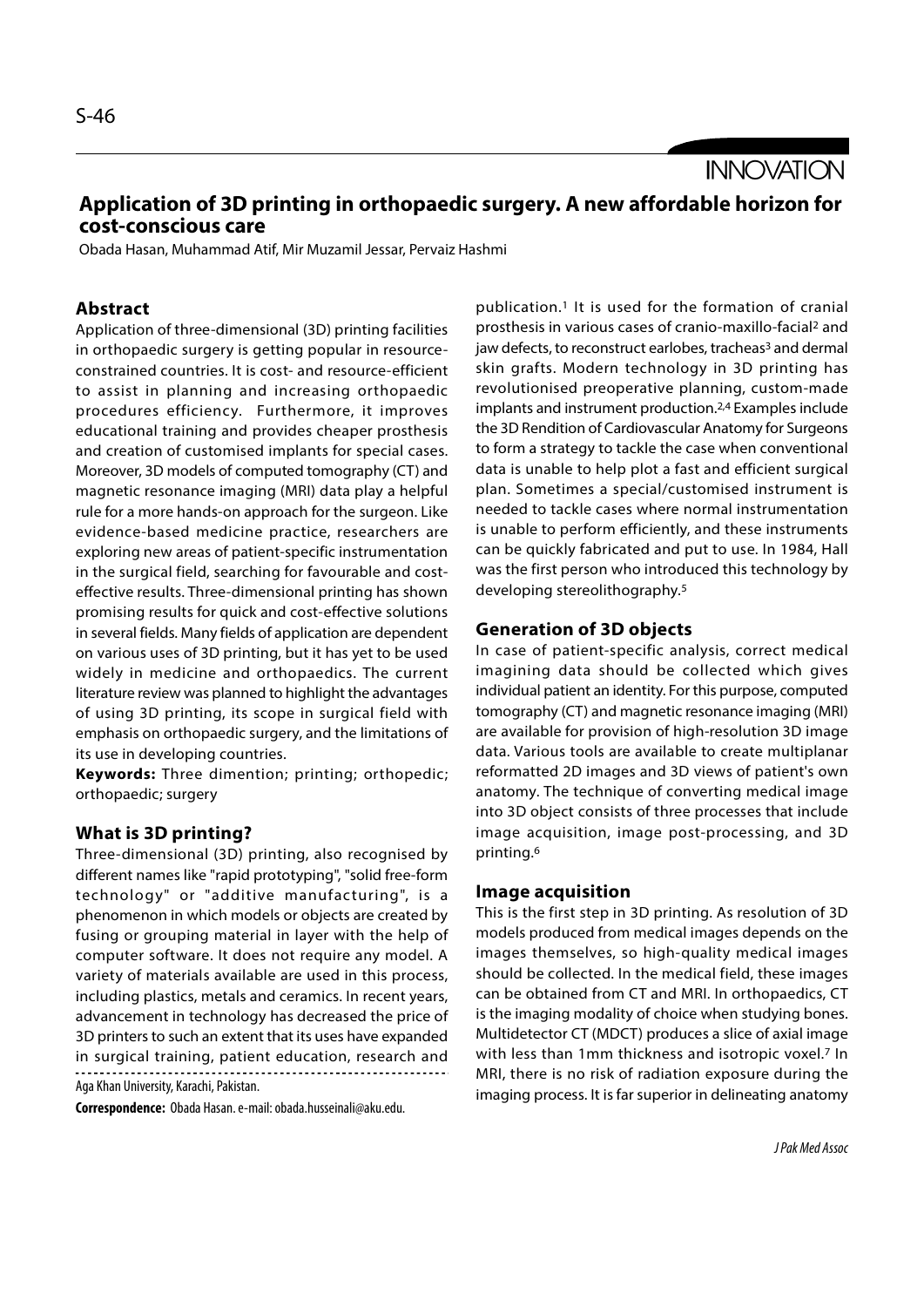of soft tissues; for instance, damage to articular cartilage, extension of tumour and involvement of neurovascular bundle.8

Other modalities are also used for data collection, like positron emission tomography (PET), single photon emission computed tomography (SPECT), cone beam computed tomography (CBCT) and ultrasonography (US). These are non-invasive imaging modalities. Whatever imaging modality is used for data acquisition, data is saved in the common digital imaging and communication in medicine (DICOM) format.6

#### Imaging post-processing

Various post-processing tools are used for processing the DICOM images. These softwares collect images to create 2D images by means of multiplanar reformation. Coronal and sagittal images are used for better clinical interpretation. For example, pelvic fractures and joint alignment may not be apparent on axial images. For segmentation of regions, a technique of thresholding voxel intensity value is employed. Three-dimensional objects can be extracted from the segmented region of interest. Computer-aided design (CAD) software transforms the contour of a 3D model into polygons, commonly triangles, the number of which directly correlates with resolution.9 Data from CAD is converted into 3D file format; stereolithography (STL). After editing of STL files, CAD data is processed through printing machine into object fabrication.

### 3D printing

STL files are analysed by CAD software to produce 3D model. Three-dimensional printing is a process using 3D CAD data for creating 3D physical models. It is sometimes referred to as rapid prototyping; computer-automated or layered manufacturing depending on production method used for processing. In 3D printing, 3D computer models are used to reconstruct 3D physical model by adding material layers.10 In additive fabrication, the machine lays down layers of powder, liquid or the sheet material and in this manner model is created from a series of cross-sections. These layers are then manipulated to produce a model. Some fabrication processes employ two materials in the course of creating parts. The first material is the base material and the second is the support material. The support material is later removed by heating, or dissolved with a solvent or water. Due to advancement in fabrication techniques, it is now possible to produce a model by adding materials of different elasticity or colour. Hence, realistic models are produced which are now attractive to educational or research purposes or to produce naturally-looking prosthesis. On the basis of manufacturing process, 3D printing technology is classified which commonly includes stereolithography apparatus (SLA) , fused deposition modelling (FDM), selective laser sintering (SLS) or electron beam melting (EBM).<sup>11</sup> STL requires photopolymer which can be cured by ultraviolet (UV) laser. Selective laser sintering (SLS) is dependent on tiny particles of thermoplastic metal, ceramic or glass powders that are joined by laser. Various materials include polymers (nylon, glass-filled nylon or polystyrene) and metals (steel, stainless steel alloys, bronze alloys or titanium). FDM is based on extruding small beads of thermoplastic material. Laminated object manufacturing (LOM) introduces layers of paper or plastic films that are pasted together and shaped by a laser cutter. Inkjet printers use fine powders such as plaster or starch.

## Orthopaedic application of 3D printing

3D printing is new in healthcare system compared to other industries. During the last decade, tremendous development occurred in this technology with wide use in patient care, research and education system. However, it has limited application in the orthopaedic field. Few case reports or series are available describing anatomic model for surgical planning, prosthesis and fabrication of customised implants.

### Surgical planning

In the past, orthopaedic surgeons usually used 2D plain X-rays and CT images for bony anatomy. They found difficulty in making proper templates for complex fracture of pelvis and acetabulum. Reconstruction options were limited due to lack of variety of customised prosthesis. Time of surgery was more with greater loss of blood, resulting in enhanced morbidity and even mortality. Literature has proved that short operative time reduces blood loss and decreases anaesthesia time, resulting in speedy recovery of patient and thereby reducing complications.12 With advancement in imaging modalities, 3D images are employed with great success. Now modern technology has enabled surgeons to study on-patient specific physical bone models which are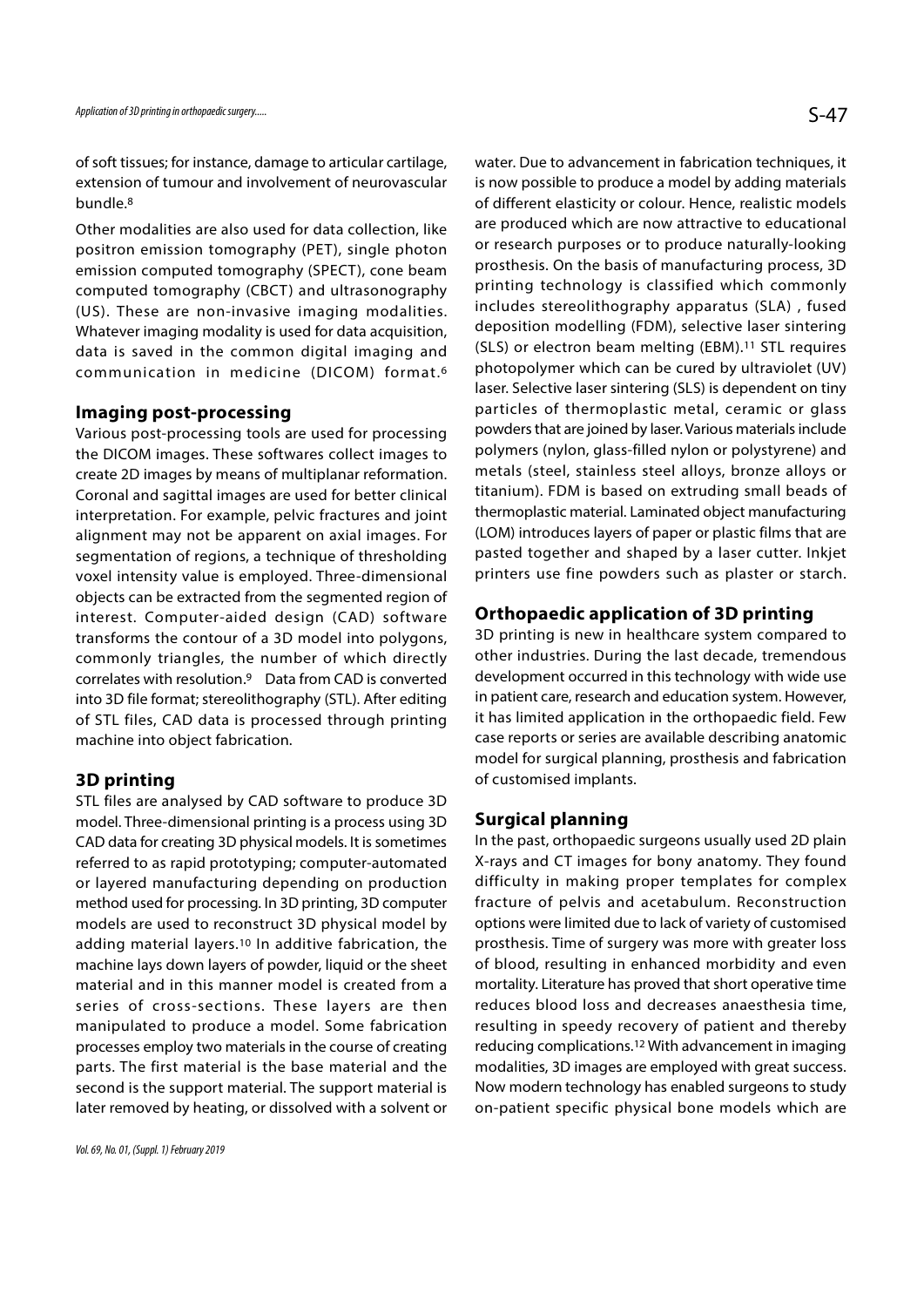created using the patient's own CT image data by 3D printing. Introduction of 3D printing technology in orthopaedic surgery is a new innovation in terms of management of either orthopaedic trauma or deformity correction.13 The most important benefit of these models is that they enable surgeons to familiarise themselves with tactile and visual understanding of patient-specific anatomy and pathology.14 It also aids in proper planning of difficult orthopaedic procedures like a case of correction of mal-alignment or oncology-related pelvic orthopaedic reconstruction.15 Its application in preoperative planning of periacetabular osteotomies in hip dysplasia and predicting results of corrective surgery in scoliosis has been well documented in literature.4,14,16 Besides, 3D images can help to accurately classify complex acetabular fractures.17 Plate contouring can be done easily on models. These pre-contoured plates help in fracture reduction and ultimately fixing fracture.18 A prospective study was conducted on surgeon's perceptions of 3D printed models to assist with complex surgical cases in paediatric spine and pelvis with anomalies, significant improvement was noted in designing a surgical plan, selecting important type of external fixator, intra-operative reference of patient's anatomy, precision, osteotomies and communication with patients.19 Because of proper planning with 3D printed models, surgical time was reduced in patients with congenital spinal deformities. These models can be sterilised so that the surgeon can manipulate models on the operative field, thereby aiding in delineation of correct anatomy and accurate resection in bone tumour surgery. Bizzotto et al demonstrated in a study that preoperative analysis of 3D printed models of patient bone fracture compared with analysis of 2D and 3D reconstruction on screen alone showed better understanding of fracture patterns with 3D models representing correct joint fragmentations and articular surface pattern, thereby helping in reduction and fixation.20 Hence, application of 3D technology has revolutionised operative management in orthopaedics with greater ease.12

## Medical education and training

Accurate knowledge of human anatomy and topographical relations of various anatomical structures are essential parts of medical education and of performing surgical procedures. The 3D models can be utilised for education and preoperative discussions about various surgical options. In different paediatric orthopaedic disorders, like Perthe's disease, Blount disease, physeal bar and coalitions,21 the use of 3D models has been reported with promising results.21 These models are effective in describing anatomy and musculoskeletal pathology by the surgeon and the therapist to the patient. It also aids in consent process for patients with complex acetabular fractures, thereby increasing patient and family satisfaction.14 These models are preserved for educational purposes of surgeons, medical students and physicians. Rapid prototyping models help in the provision of intensive training for newer surgeons, for instance, handling in vivo conditions, while endovascular stent implantation can be done without the risk of patient complication.22 By getting adequate training, surgeons feel confident about their skills when performing surgery.

### Implants

The 3D printing technology has its own role in medical prosthesis and designing processes. To repair various bone structures, custom-made 3D printed implants are available. These are widely used in femur,<sup>23</sup> pelvis and tibial hemiarthoplasty.24 A bilateral total hip was performed with the help of 3D printed implants at Mayo clinic in a dwarfism patient too small for conventional implants.25 The surgeon printed her hip model and custom-made implant according to the model was manufactured which was later used for joint replacement. Similarly, a 3D printed titanium implant was used to replace cancerous cervical vertebrae in a patient.26 Various advantages of this technique are reported in literature, including the production of implant of the same size and geometry as of the original bone which decreases pressure on surrounding tissues in comparison to conventional implant. In addition to this, implants with osteo-conductive pores can be manufactured to enhance natural bone growth.18 Biocompatible materials like metals, ceramics and polymers are commonly employed. Hydroxyapatite-coated total hip implants are preferred material for reconstruction.27 Polycaprolactone is a biodegradable polymer used for bone and cartilage healing.10 Production of cellular tissue scaffolds for cellular growth has also been described in literature.28,29 Advancement in future predicts development of artificial organ according to individual patient's anatomy and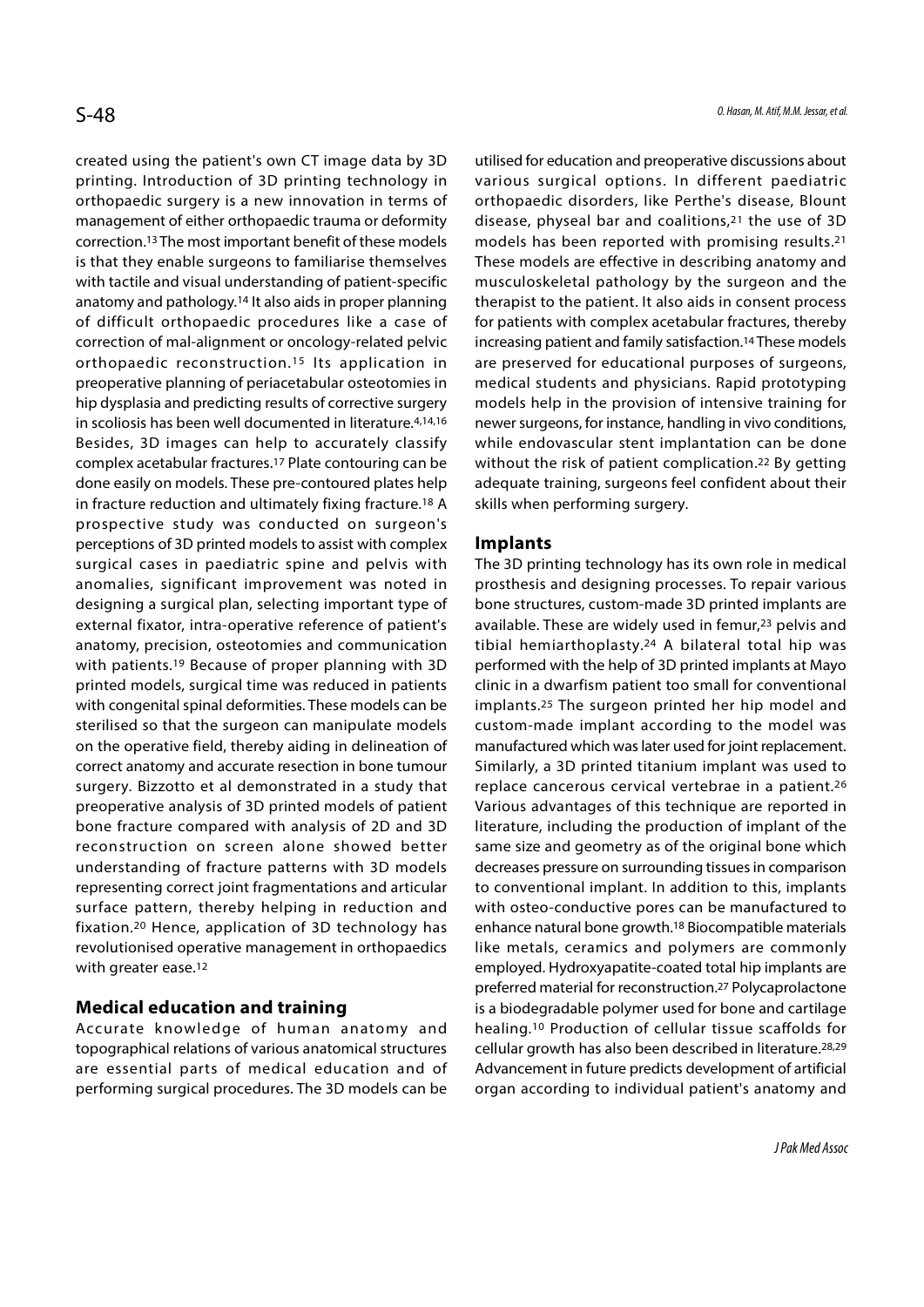needs. More researches are essential in order to produce viable tissue and their implication on patients without risks of life.

### Casts

There are lots of problems associated with conventional plaster casts such as restricted access to enclosed area, lack of breathability, increased height and the need to maintain dryness of the cast. However, 3D printing has solved all these problems with the production of a new cast known as "cortex". The cortex produces a hardened mesh to cover the site of injury. Inconvenience in the provision of this cast can only be dealt with by making sure that 3D technology is easily accessible to surgeons and radiologists. It should be made sure that lightweight casts are readily available to adequately immobilise the fracture.30

### Limitations

Although 3D printing is serving humanity in different ways, it has also brought forth ample limitations. The most important could be restriction of the size of imaging data. We cannot produce whole body models. This can be controlled by dividing image into small pieces which are combined after printing. Time is required for producing a model, while availability of manufacturing implant and its cost are also hindrances in the creation of 3D printing designs. Finally, experts are needed to run the whole chain of 3D printing process. With the advancement of technology, cost of doing business and machineries is dropping which is encouraging the use of the printing process.

### The present and the future

In recent years, rapid progress has been observed in 3D printing technology with its expanding application in the field of medicine. It works in a chain requiring a 2. Nyberg EL, Farris AL, Hung BP, Dias M, Garcia JR, Dorafshar AH, et multi-disciplinary approach starting from collection of imaging data, image post-processing and manufacturing and manufacturing and marging and subsequently and the subsequently subsequently in the series of L. Ciurana J. Rodríguez CA. Rapid of 3D model by different techniques. Key is the involvement of a radiologist who connects engineering<br>Le Raedt S, Mechlenburg I, Stilling M, Rømer L, Murphy RJ, Armand to medicine. Other team members include clinicians, computer and material experts. Application of this technique is increasingly expanding in various fields of  $\frac{5.000}{2}$  whitaker M. The history of 3D printing in healthcare. Bull R Coll healthcare system, beginning with diagnosis, counselling Surg Engl 2014;96:228-9.<br>Of patient and family treatment planning and intra- 6. Rengier F, Mehndiratta A, von Tengg-Kobligk H, Zechmann CM, of patient and family, treatment planning and intraoperative navigation.31 By simulating surgical procedures,

it is playing an important role in the training of surgeons and medical students.32 Additionally, it has promising results in the development of customised implants and prosthesis.33,34

Scientific research is a key feature for future development and progress of medicine. Rapid prototyping has proved beneficial results in serving the mankind by opening a new window for future progress in the field of physiological and pathological processes. Now scientists are looking forward to the creation of artificial organ and tissues, but its use is limited.35

### Conclusion

Three-dimensional printing is proven to be an emerging art and a new innovation with a variety of different medical applications, especially in orthopaedics, for instance, in patient care, biomedical research and medical education system through creation of anatomic model for surgical planning, prosthesis and fabrication of custom-made implants. Because of its certain limitations, it is not being clinically practised as a matter of routine. However, in the near future, due to advancement in technology, it will be available to the general public. It will be opening up a new market which is revolutionising modern technique of medical practice for every healthcare provider and seeker.

Disclaimer: None. Conflict of Interest: None. Source of Funding: None.

#### References

- WIII be opening up a new market which is revolutionising<br>
modern technique of medical practice for every<br>
healthcare provider and seeker.<br> **Disclaimer:** None.<br> **Conflict of Interest:** None.<br> **References**<br>
1. Garcia J, Yang materials and their use in medical education: a review of current technology and trends for the future. BMJ Simul Technol Enhanc Learn 2018;4:27-40. **Disclaimer:** None.<br> **Source of Funding:** None.<br> **References**<br>
1. Garcia J, Yang Z, Mongrain R, Leask RL, Lachapelle K. 3D printing<br>
materials and their use in medical education: a review of current<br>
technology and trends **Source of Funding:** None.<br> **References**<br>
1. Garcia J, Yang Z, Mongrain R, Leask RL, Lachapelle K. 3D printing<br>
materials and their use in medical education: a review of current<br>
technology and trends for the future. BMJ S **References**<br>
1. Garcia J, Yang Z, Mongrain R, Leask RL, Lachapelle K. 3D printing<br>
materials and their use in medical education: a review of current<br>
technology and trends for the future. BMJ Simul Technol Enhanc<br>
Learn 2
- al. 3D-printing technologies for craniofacial rehabilitation, reconstruction, and regeneration. Ann Biomed Eng 2017;45:45-57.
- tooling using 3D printing system for manufacturing of customized tracheal stent. Rapid Prototyp J 2014;20:2-12.
- M, et al. Reliability of computer-assisted periacetabular osteotomy using a minimally invasive approach. Int J Comput Assist Radiol Surg 2018;13:2021-28. technology and trends for the future. BMJ Simul Technol Enhanc<br>Learn 2018;4:27-40.<br>
2. Nyberg EL, Farris AL, Hung BP, Dias M, Garcia JR, Dorafshar AH, et<br>
al. 3D-printing technologies for craniofacial rehabilitation,<br>
reco
- Surg Engl 2014;96:228-9.
- 2. Nyberg EL, Farris AL, Hung BP, Dias M, Garcia JR, Dorafshar AH, et al. 3D-printing technologies for craniofacial rehabilitation, reconstruction, and regeneration. Ann Biomed Eng 2017;45:45-57.<br>
3. Melgoza EL, Vallicrosa Unterhinninghofen R, Kauczor HU, et al. 3D printing based on imaging data: review of medical applications. Int J Comput Assist Radiol Surg 2010;5:335-41.